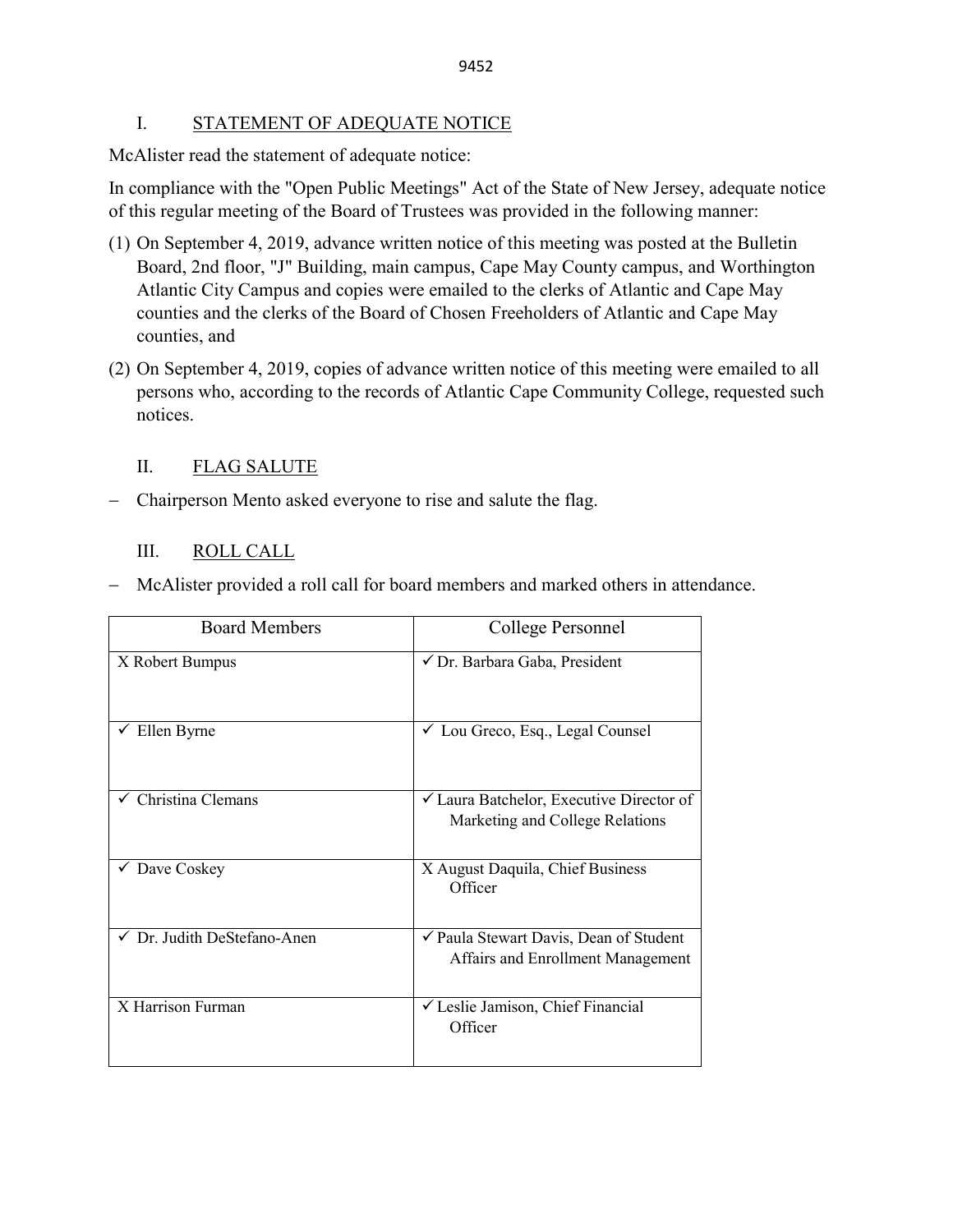| <b>Board Members</b>                                                                                                                | College Personnel                                                                                                                                                                 |
|-------------------------------------------------------------------------------------------------------------------------------------|-----------------------------------------------------------------------------------------------------------------------------------------------------------------------------------|
| $\checkmark$ James Kennedy                                                                                                          | √ Dr. Josette Katz, Vice President,<br>Academic Affairs                                                                                                                           |
| $\sqrt{\phantom{a}}$ Brian Lefke                                                                                                    | √ Maria Kellett, Dean of Cape May<br>County Campus, Associate Dean of<br><b>Resource Development</b>                                                                              |
| $\sqrt{\phantom{a}}$ Maria K. Mento                                                                                                 | √ Jean McAlister, Board Secretary,<br>Chief of Staff, and Dean of Resource<br>Development                                                                                         |
| $\sqrt{\phantom{a}}$ Daniel Money                                                                                                   | X Dr. Vanessa O'Brien-McMasters,<br>Dean, Institutional Research,<br>Planning & Effectiveness and<br><b>Information Technology Services</b>                                       |
| X Donald J. Parker                                                                                                                  | √ Donna Vassallo, Dean of Worthington<br>Atlantic City Campus, and Dean of<br><b>Career Education</b>                                                                             |
| X Ahmet Sahingoz                                                                                                                    |                                                                                                                                                                                   |
| Maria Ivette Torres                                                                                                                 |                                                                                                                                                                                   |
| $\sqrt{\ }$ Helen Walsh                                                                                                             |                                                                                                                                                                                   |
| <b>Other Public in Attendance</b>                                                                                                   |                                                                                                                                                                                   |
| ✔ Bonnie Lindaw, Atlantic County Chief<br>Financial Officer<br>✔ Brittany Smith, Cape May Country<br><b>Chief Financial Officer</b> | √ Caesar Niglio, ACCCEA<br>← Heather Peterson, ACCCEA<br>√ Victor Moreno, Admissions Recruiter<br>$\checkmark$ Joseph Rooney, Director, Admissions<br>Gert Rosica, Baseball Coach |

# IV. CALL TO ORDER

− Chairperson Mento called the meeting to order at 6pm.

# V. PRESIDENT'S REPORT

Dr. Gaba reported on the following highlights from the report distributed to Board members:

*Enrollment*

− While Fall 2019 enrollment was budgeted to be down -5%, for the first time in 6 years there is a slight increase of .3%, or basically flat enrollment compared to last year. There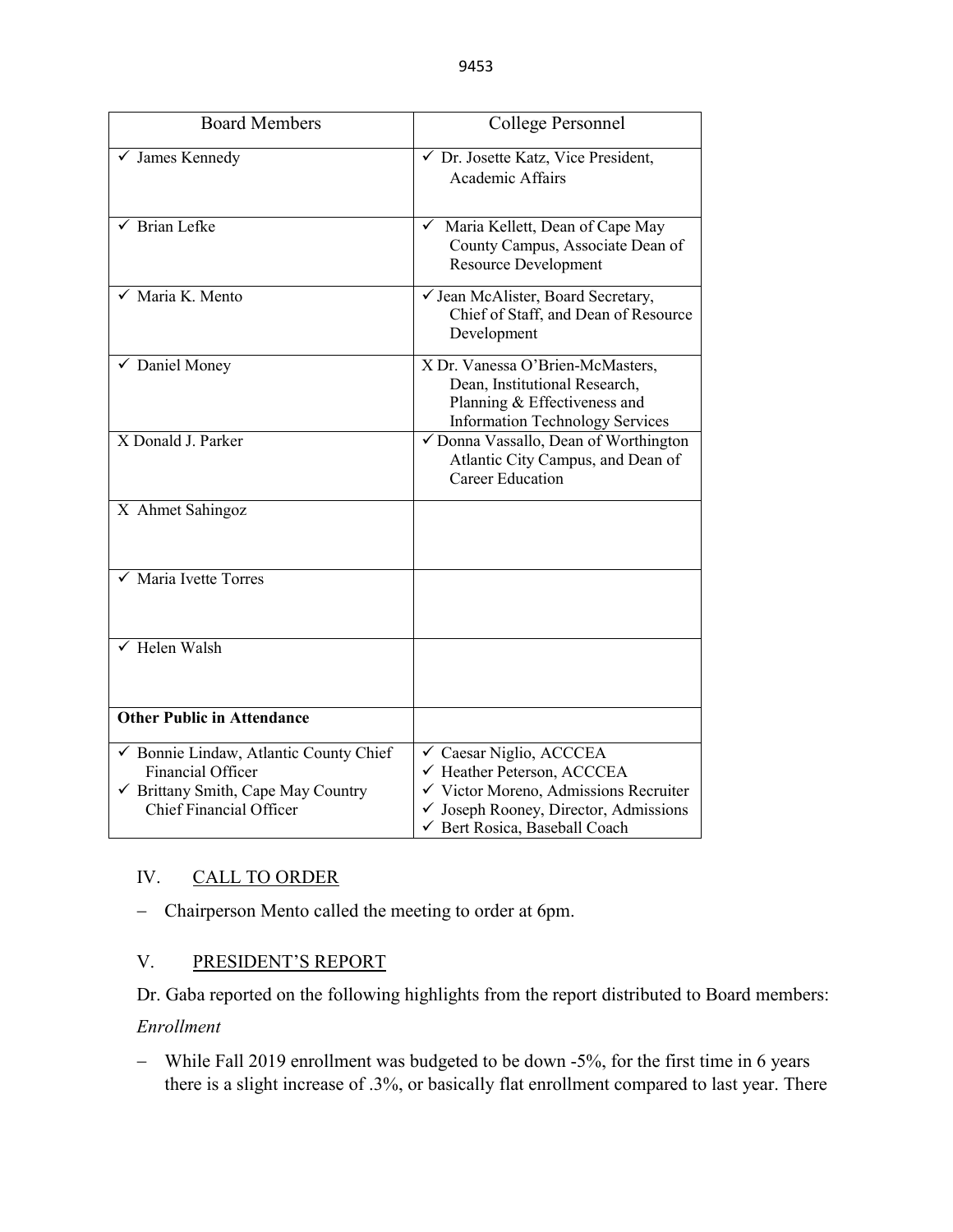are currently more than 5,000 students enrolled this Fall. Enrollment at the Cape May County Campus and Worthington Atlantic City Campus are up year-to-year.

# *Community College Opportunity Grant Update (CCOG)*

There are 330 students who qualify for \$462,466 in CCOG funds this Fall. This is an increase from the Spring 2019 semester when 304 students received \$410,000.

## *Recruitment and Retention*

- − Enhancements have been made to the Mays Landing Campus' aging infrastructure including the new digital sign on the Black Horse Pike and the new digital sign, funded by the Foundation, near Building E (gym). The J-Building lobby and the adjoining hallway have been updated with new flooring and student pictures. There are also new banners on the flagpoles around campus and new directional signs. The A-building classroom renovations are also complete. Additionally, over the summer the phone system was replaced after more than 30 years.
- − The new/redesigned website is up and running, with our new Chatbot active on our webpages to provide answers to students' questions 24/7. Additionally, we are utilizing texting, geofencing, and other AI features to attract new and returning students and remind them of key dates and activities.

## *Nursing Program Milestone*

This year we are celebrating 50 years of the first graduating class of the Nursing program. Our Nursing graduates have made a tremendous impact in our community since the first graduating class in 1969 when 18 nurses graduated. In 2019, 66 nurses graduated from the Nursing program. In its 50-year history, 2,824 nurses have graduated from the program. There are 225 students enrolled this year, which is the highest number of students enrolled since the programs' inception.

# *Cape May County Programs*

The College is working with Cape May County, which was awarded a planning grant through the New Jersey Economic Development Authority (NJEDA) to look at growing and sustaining entrepreneurism in the County. Additionally, the Cape May County Campus will be the home of the UAS/Drone program in support of the economic development initiatives taking place in Cape May County at their Tech Village.

# *Inside the College*

− Paula Davis, Dean of Student Affairs and Enrollment Management, and Joseph Rooney, Director of Admissions, delivered a presentation on the College's admissions and recruitment efforts.

# VI. COMMENTS FROM THE PUBLIC

− Chairperson Mento called for comments from the public on agenda items.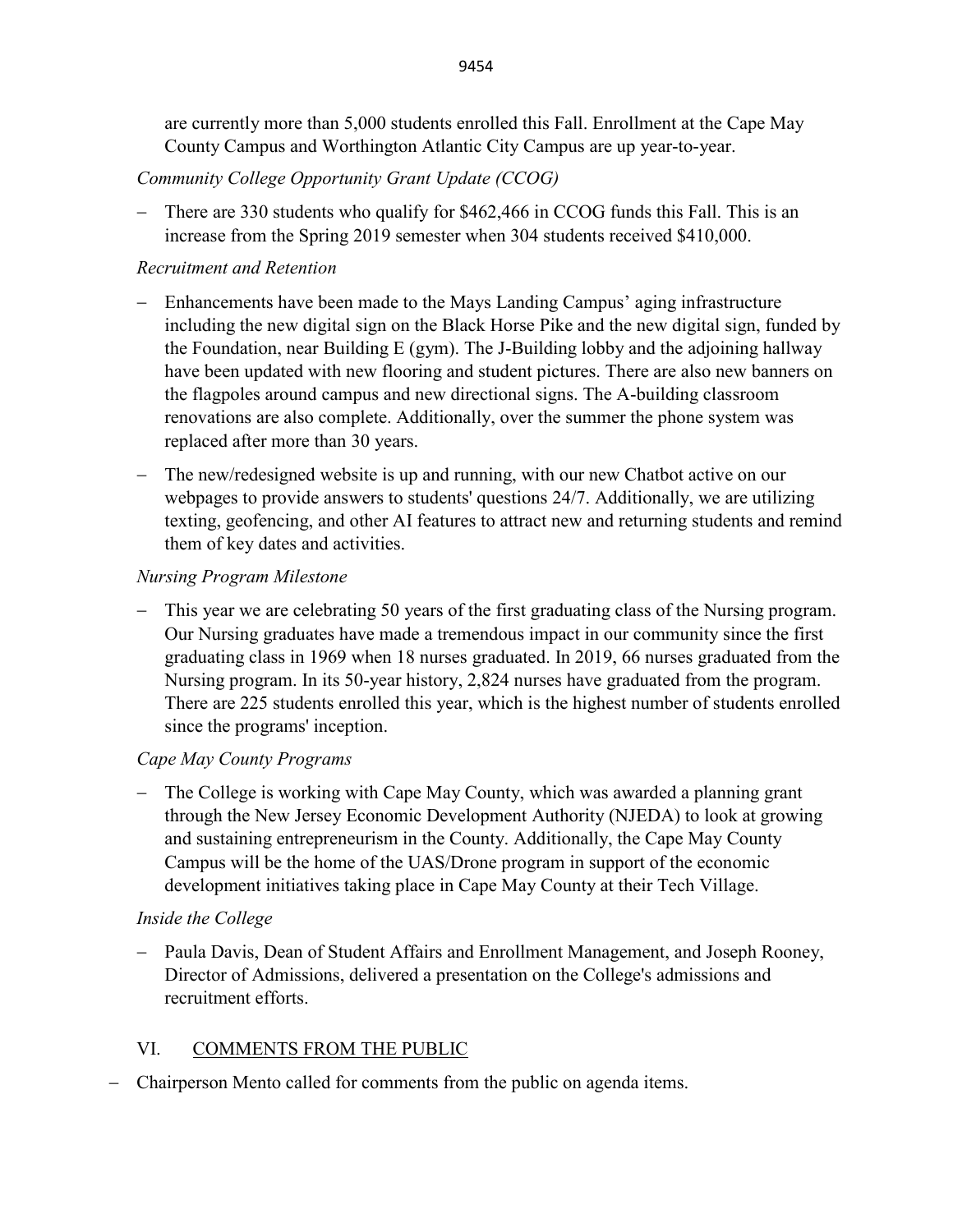− None noted.

### VII. EXECUTIVE SESSION

− At 6:45pm, Trustee Byrne motioned to go into Executive Session, and Trustee Money seconded.

ROLL CALL:

ALL AYES NO NAYS NO ABSTENTIONS

Motion carried.

*Secretary's Note:* Regular Session resumed at 7:40pm.

#### VIII. CONSENT RESOLUTONS

McAlister read the following consent resolutions.

#### **Res. #15 Approve: Regular Session Minutes (August 20, 2019)**

#### **Res. #20**

#### **Accept College Readiness Now VI Grant**

**WHEREAS**, New Jersey Council of County Colleges (NJCCC) and the Office of the Secretary of Higher Education have provided a Memorandum of Understanding to Atlantic Cape Community College (Atlantic Cape) for the implementation of the College Readiness Now VI Project, and;

**WHEREAS**, the grant award to Atlantic Cape is \$37,304, and;

**WHEREAS**, the project term is September 2019 – August 20, 2020, and;

**WHEREAS**, Atlantic Cape will be required to use grant funds in order to meet the following goals and programmatic responsibilities:

- 1) Identify students in the 11th and/or 12th grades who are not likely to be college ready at the end of high school, with priority given to students who are living below the poverty line applicable to the individual's family size; and
- 2) Provide a diagnostic assessment that identifies those areas of weakness that these students must address to be considered college ready; and
- 3) Provide a transition program to address those learning outcomes necessary for the identified students to achieve college ready skills.

**THEREFORE BE IT RESOLVED** that the Board of Trustees of Atlantic Cape Community College hereby grants approval to enter into a Memorandum of Understanding with NJCCC and the Office of the Secretary of Higher Education for the implementation of the College Readiness Now VI Project, with a grant award of \$37,304, a grant term of September 2019 – June 30, 2020.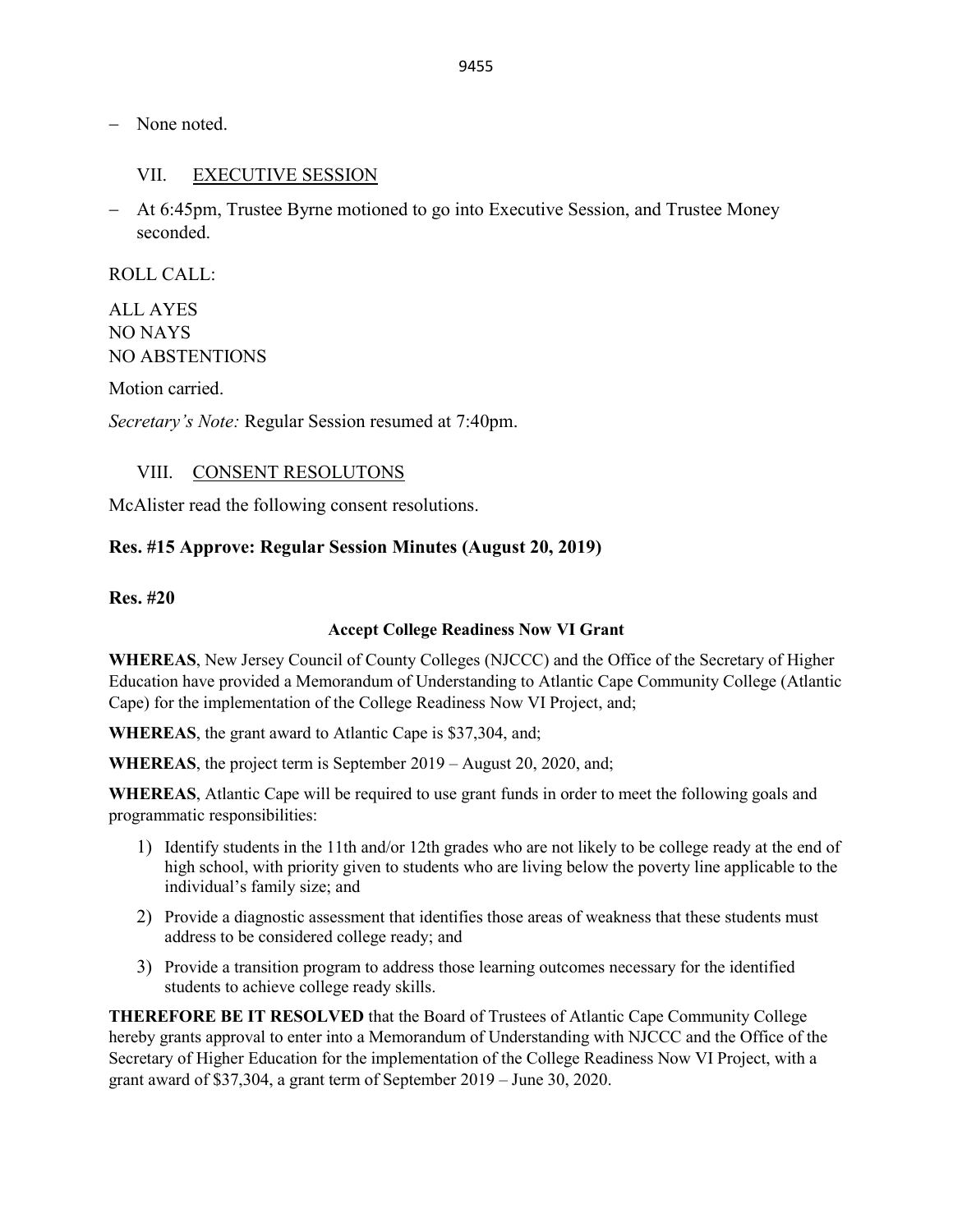## **Res. #22 Executive Session**

− Trustee Money motioned to approve consent resolutions, Trustee Walsh seconded.

ROLL CALL:

ALL AYES NO NAYS ABSTENTIONS for Resolution #15-Trustee Walsh, Trustee Lefke, Trustee DeStefano-Anen, Trustee Clemans, and Trustee Mento. Motion carried.

## IX. BUDGET REPORT

− Trustee Byrne reported under Resolution #2 – Regular Resolutions.

# X. REGULAR RESOLUTIONS

**Res. #2** FY19 Draft Financial Statement for twelve months ended June 30, 2019 as of September 9, 2019.

- − As of this draft report, the College has earned 99.24% of revenues and expended 96.54% of expenditures. Management projects that the College will have a positive net margin and not need to use the budgeted fund balance. This is largely due to cost savings. The fiscal year end closing process is on-going, and the final FY19 net margin is dependent on completing the year end entries. The auditors' fieldwork will begin next week.
- − Trustee Byrne motioned to approve Resolution #2, Trustee Walsh seconded.

ROLL CALL:

ALL AYES NO NAYS NO ABSTENTIONS

Motion Carried.

**Res. #16** FY20 Financial Statement for one month ended August 31, 2019.

- − As of August 31, 2019, the College has earned 13.01% of budgeted revenues and expended 22.27% of budgeted expenditures. FY20 Summer enrollment is 157 credits below the budgeted goal of 10,876, or -1.44%. Summer tuition revenue is (\$15,093) below budget and Summer fee revenue is \$2,085 above budget. Expenditures are tracking according to budget and almost exactly the same as this time last year.
- − Trustee Byrne motioned to approve Resolution #16, Trustee Torres seconded.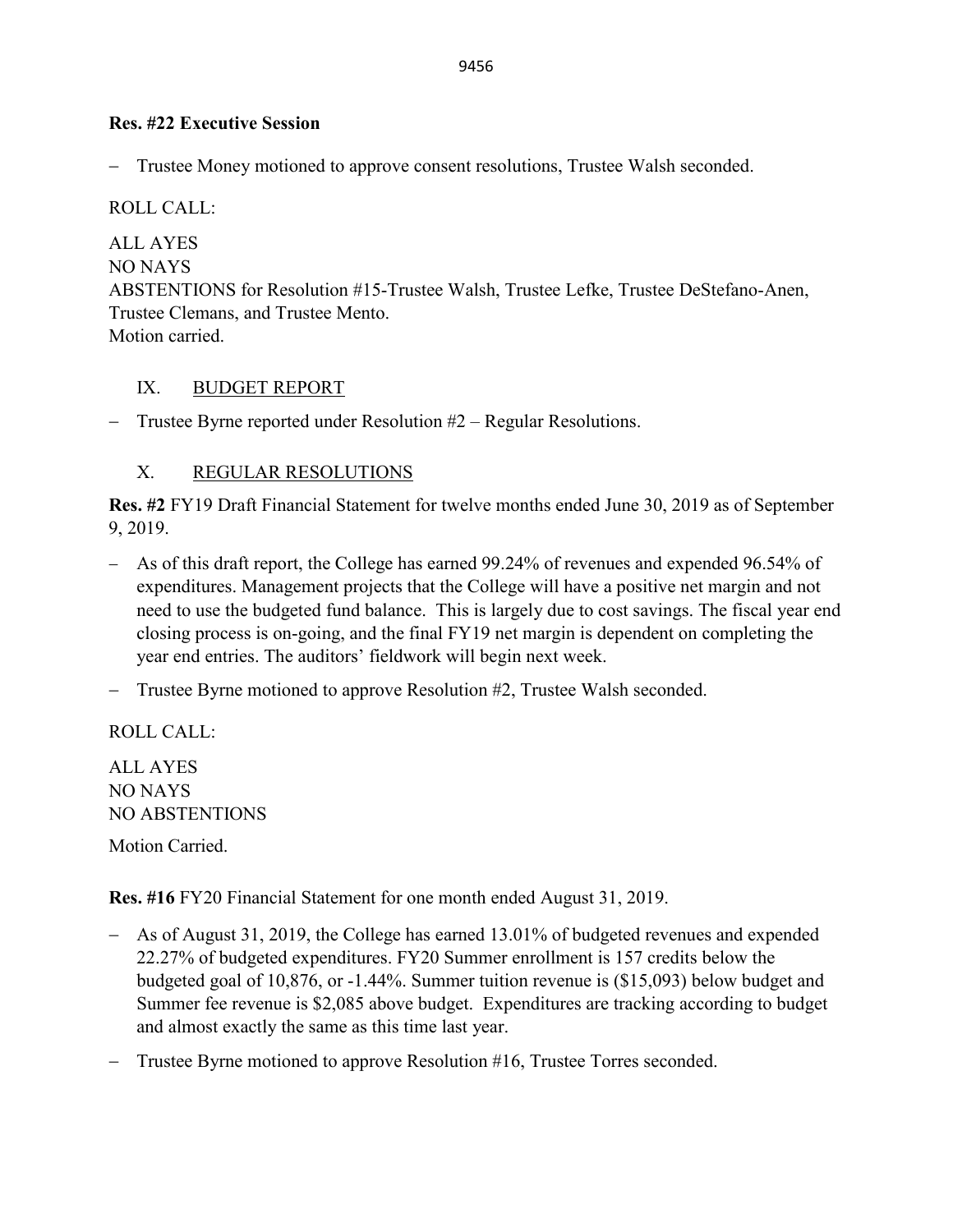ROLL CALL:

ALL AYES NO NAYS NO ABSTENTIONS Motion carried.

#### **Res. #18**

### **Award of Bids Number Item and Vendor Information Amount** Bid Ex. 837 Cape May Campus Fire Detection System Johnson Controls/SimplexGrinnell Horsham, PA \$342,600.00 OQ169 STEM Building Boiler Stack replacement Falasca Mechanical Vineland, NJ \$22,800.00 RQ2207 Desk Phones, all campuses Oakdale Communications Englishtown, NJ \$24,998.00

Total \$390,398.00

− Trustee Byrne motioned to approve Resolution #18, Trustee Money seconded.

ROLL CALL:

ALL AYES NO NAYS NO ABSTENTIONS Motion carried.

### **Res. #17**

#### **Personnel Action**

It is respectfully requested, upon the recommendation of the President, that the Board approve the following:

*Appointments*

**Brian Birch,** Senior Manager, Financial Aid at an annual salary of \$58,710 retroactive to September 3, 2019.

**Natalie Devonish,** Dean, Worthington Atlantic City Campus and Workforce Development at an annual salary of \$89,000 effective September 25, 2019.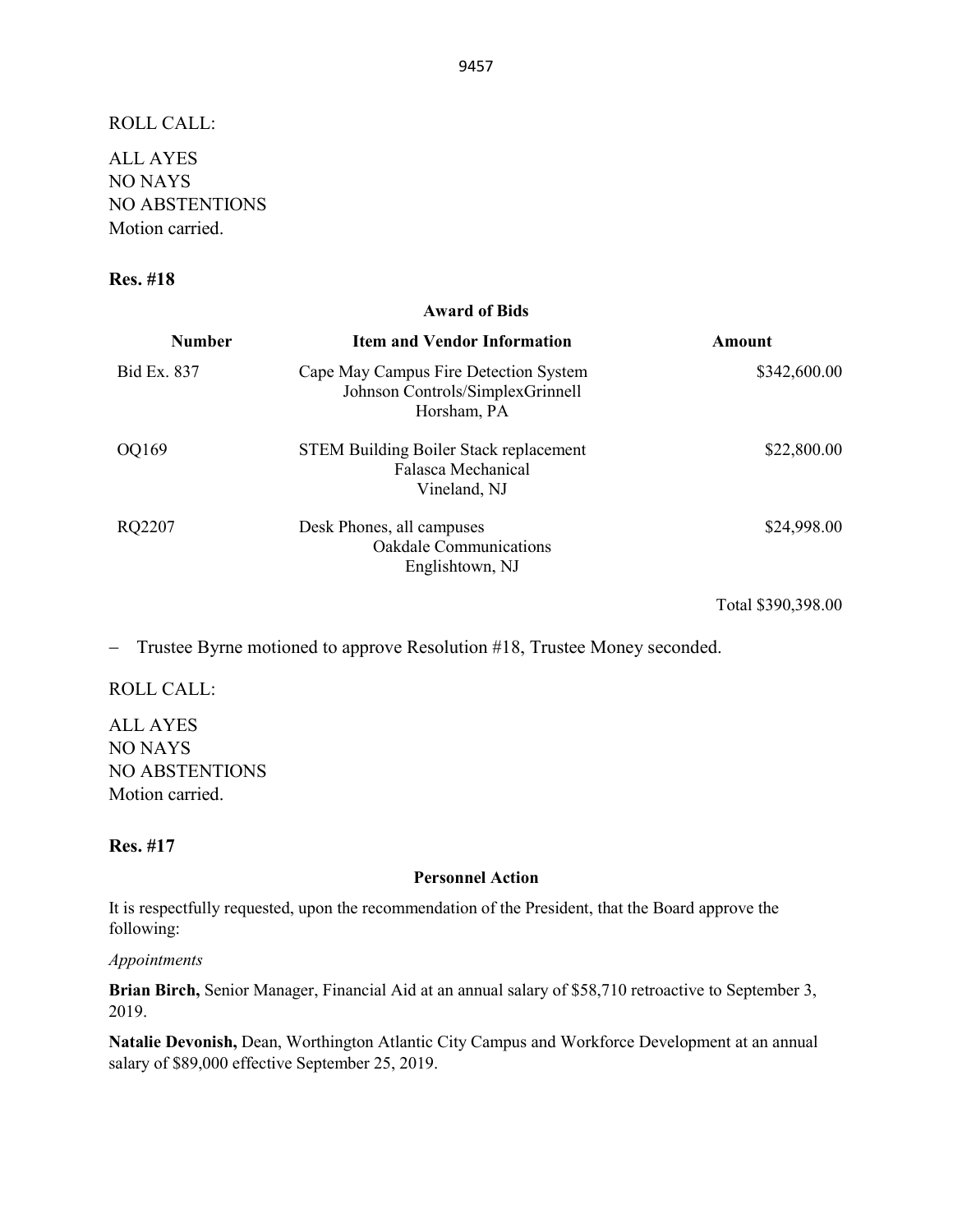**Carol Melkonian,** Assistant Director, Purchasing at an annual salary of \$61,130 effective October 1, 2019.

**Michele Trageser,** Executive Director, Human Resources at an annual salary of \$95,000 effective November 11, 2019.

#### *Reclassification*

**Michael McHale** from Maintenance Mechanic II, Facilities to Journeyman, Facilities with a base salary increase from \$46,689 to \$51,358 effective September 25, 2019.

### *Title Change*

**Donna Vassallo,** from Dean, Worthington Atlantic City Campus/Dean Career Education and Workforce Development to Dean, Professional Studies, High School Initiatives and Internships at her current base salary effective September 25, 2019.

- − Trustee Walsh thanked Dean Vassallo for her efforts while serving as Dean, Worthington Atlantic City and Workforce Training and wished her good luck in her next position.
- − Trustee Torres motioned to approve Resolution #17, Trustee Money seconded.

ROLL CALL:

ALL AYES NO NAYS NO ABSTENTIONS Motion carried.

### **Res. #17A**

### **Retirement Chef Daniel Matt**

**WHEREAS**, Chef Daniel Matt joined Atlantic Cape Community College on August 24, 1987 as Chef Educator for Pastry and Baking, and;

**WHEREAS**, Chef Matt's consistently displayed commitment and dedication to the students of the Academy of Culinary Arts as he served as Culinary Student Association Club advisor, cooperative education coordinator, developed Culinary Career Day and supported numerous recruitment, scholarship and promotional events including the annual Restaurant Gala, and;

**WHEREAS**, Chef Matt served in several leadership roles for the Culinary program such as Area Coordinator, Department Chair and Acting Director for Culinary Operations; he also served as a mentor for new chef educators and adjuncts, and;

**WHEREAS**, after more than 32 years of exemplary service, the Atlantic City resident has indicated his desire to retire from Atlantic Cape Community College.

**THEREFORE BE IT RESOLVED** upon the recommendation of the President that the Board approve the retirement of Chef Daniel Matt effective February 1, 2020.

**BE IT FURTHER RESOLVED** that the Board extends to Chef Matt its best wishes and appreciation for his years of service to Atlantic Cape Community College.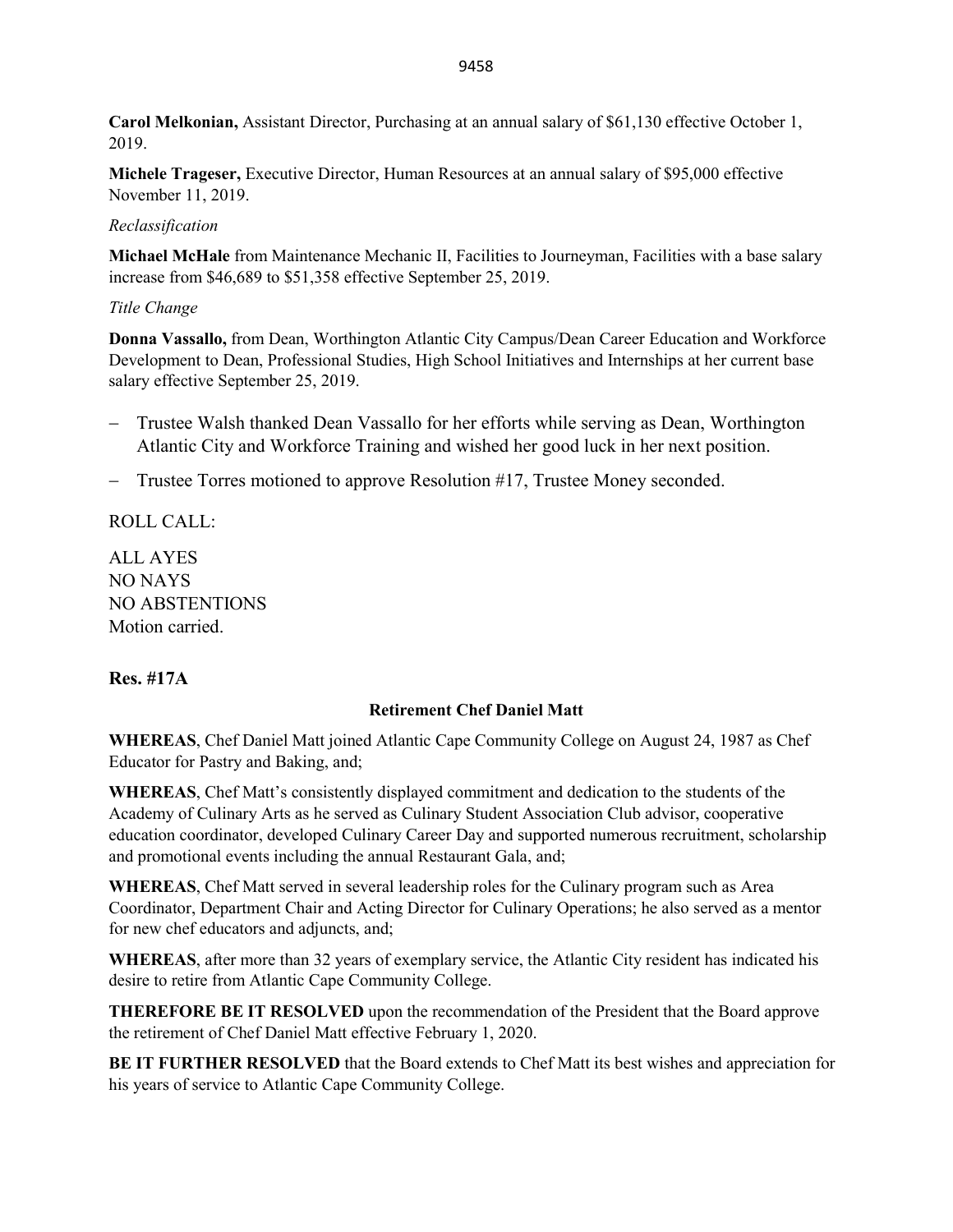− Trustee Torres motioned to approve Resolution #17A, Trustee Lefke seconded.

ROLL CALL:

ALL AYES NO NAYS NO ABSTENTIONS Motion carried.

## **Res. #19**

### **Bylaws Revisions**

**WHEREAS,** it is periodically necessary for the Board to review and recommend changes to the Board of Trustees Bylaws of Atlantic Cape Community College in order to ensure orderly operation, and;

**WHEREAS**, the "Duties and Responsibilities of Board Officers" section requires additional information to reflect current Board practices, and;

**WHEREAS**, an addition to the Budget, Finance and Audit Committee charges is needed to reflect the Committee's current practice of considering resolutions to apply for and accept grants, and;

**WHEREAS**, the stipulation of 11 regular meetings per year will be edited to 10 meetings per year in order to grant the Board greater flexibility in its meeting scheduling, and;

**WHEREAS**, the "Amendments to the Bylaws" process will be changed so that the Personnel and Board Development Committee will review proposed bylaw changes with approval at a regular meeting of the Board, allowing the Board to operate more expediently.

**THEREFORE BE IT RESOLVED** that the Board of Trustees hereby approves changes to the Board of Trustees Bylaws as described herein.

− Trustee Torres motioned to approve Resolution #19, Trustee Byrne seconded.

ROLL CALL:

ALL AYES NO NAYS NO ABSTENTIONS Motion carried.

### **Res. #21**

### **Policy Reaffirmations**

Policy No. 307 *Graphic Design/Production Services*

**WHEREAS**, it is periodically necessary to review, reaffirm, and recommend changes to policies in order to ensure orderly operation of the College, and;

**WHEREAS**, the President recommends reaffirmation by the Board for Policy No. 307 with part of the policy becoming Procedure No. 307.1 as it details administrative operating procedure.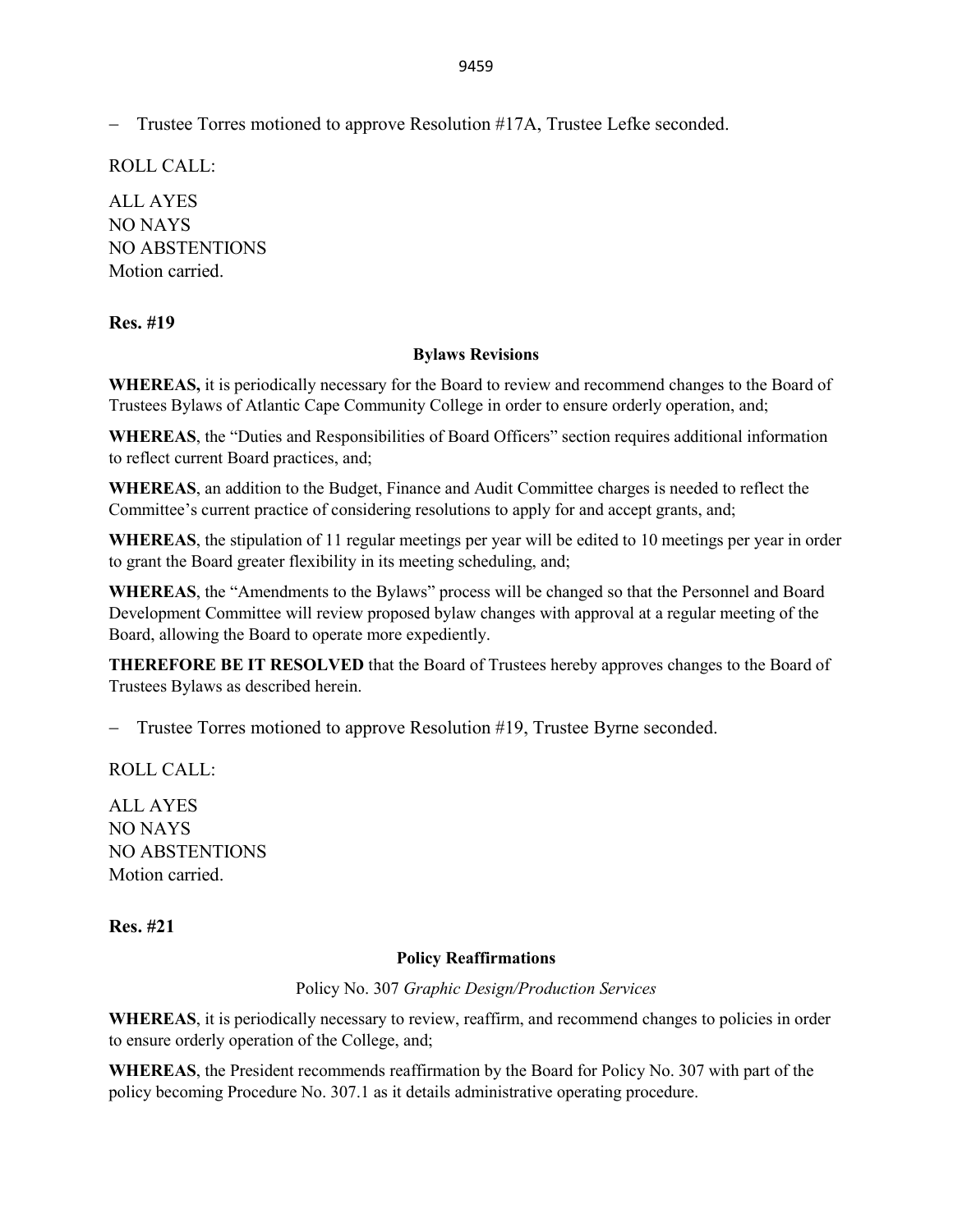**THEREFORE BE IT RESOLVED**, that the Board approve the change to Policy No. 307 *Graphic Design/Production Services* as described herein.

− Trustee Torres motioned to approve Resolution #21, Trustee Lefke seconded.

ROLL CALL:

ALL AYES NO NAYS NO ABSTENTIONS Motion carried.

## XI. COMMITTEE REPORTS

### − PERSONNEL AND BOARD DEVELOPMENT

 $\circ$  Trustee Torres stated that the security report indicated that there was a theft of a truck that was parked outside A-Building that belonged to a construction subcontractor doing A-Building renovations. The truck was recovered and the person was apprehended. No further action is needed.

## XII. FOUNDATION REPORT

- − Trustee Clemans reported the following:
	- o *Day of Giving* is a national fundraising activity that will take place on December 3. This event will kick off the Foundation's Annual Giving Campaign. Most giving to charitable organizations takes place in the last quarter, so this is an important activity for the Foundation.
	- o The President's Annual Donor Appreciation Holiday Reception will take place on December 4. Please save the date, as this year the event will be catered by the Academy of Culinary Arts. Invitations to follow.
	- o The Foundation's annual scholarship pledge for FY2019-2020 is \$589,600. This pledge includes endowments, fundraising events, annual scholarships, and grants. This is close to last year's pledge of \$595,000. This amount is in addition to the \$40,000 the Foundation gave for the digital sign outside Building E (gymnasium), its \$65,000 commitment to the College for administrative expenses, and \$5,000 for additional fundraising software.
	- o The annual Scramble 'FORE' Scholarships Golf Tournament will be held October 4 at the Cape May National Golf Club. This is sponsored by the Mullock family and 100% of the proceeds come back to the Foundation for student scholarships. Please consider supporting this event by sponsoring, golfing or purchasing an ad.

*Secretary's note-*Thank you to Trustee Clemans for her unwavering support of this event.